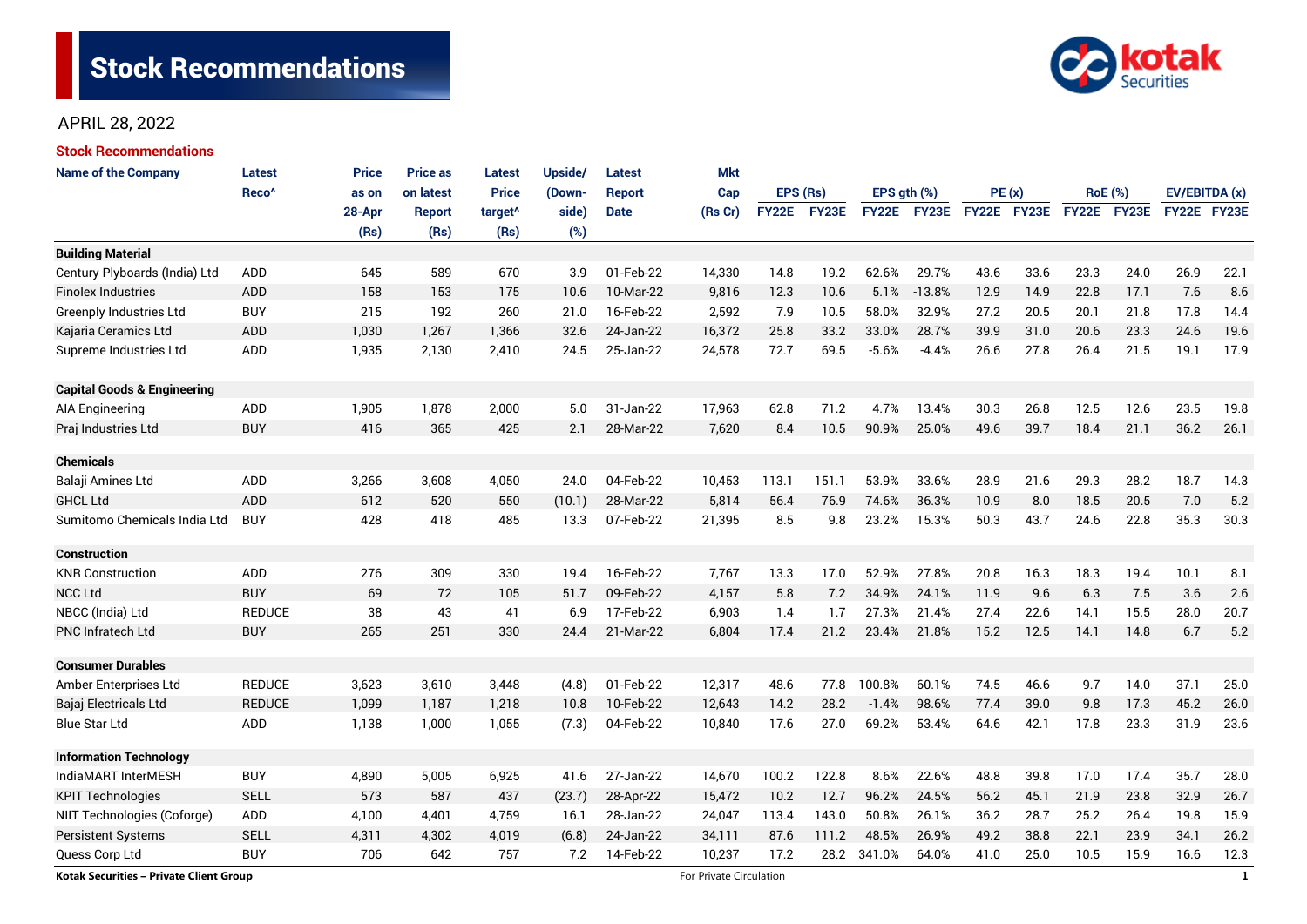

# APRIL 28, 2022

| <b>Stock Recommendations</b>       |                   |              |                 |                     |         |             |         |              |       |                  |          |             |      |                |             |               |      |
|------------------------------------|-------------------|--------------|-----------------|---------------------|---------|-------------|---------|--------------|-------|------------------|----------|-------------|------|----------------|-------------|---------------|------|
| <b>Name of the Company</b>         | Latest            | <b>Price</b> | <b>Price as</b> | <b>Latest</b>       | Upside/ | Latest      | Mkt     |              |       |                  |          |             |      |                |             |               |      |
|                                    | Reco <sup>^</sup> | as on        | on latest       | <b>Price</b>        | (Down-  | Report      | Cap     | EPS (Rs)     |       | EPS $gth$ $(\%)$ |          | PE(x)       |      | <b>RoE</b> (%) |             | EV/EBITDA (x) |      |
|                                    |                   | 28-Apr       | <b>Report</b>   | target <sup>^</sup> | side)   | <b>Date</b> | (Rs Cr) | <b>FY22E</b> | FY23E | <b>FY22E</b>     | FY23E    | FY22E FY23E |      |                | FY22E FY23E | FY22E FY23E   |      |
|                                    |                   | (Rs)         | (Rs)            | (Rs)                | (%)     |             |         |              |       |                  |          |             |      |                |             |               |      |
| <b>Metals &amp; Mining</b>         |                   |              |                 |                     |         |             |         |              |       |                  |          |             |      |                |             |               |      |
| MOIL Ltd                           | <b>BUY</b>        | 178          | 170             | 215                 | 21.0    | 18-Feb-22   | 4,733   | 14.5         | 16.4  | 95.9%            | 13.1%    | 12.3        | 10.8 | 11.5           | 12.2        | 6.1           | 4.7  |
| <b>APL Apollo Tubes Ltd</b>        | <b>BUY</b>        | 1,008        | 820             | 980                 | (2.7)   | 28-Jan-22   | 25,189  | 21.0         | 27.0  | $-27.6%$         | 28.6%    | 48.0        | 37.3 | 26.7           | 26.8        | 27.7          | 22.0 |
|                                    |                   |              |                 |                     |         |             |         |              |       |                  |          |             |      |                |             |               |      |
| Oil & Gas                          |                   |              |                 |                     |         |             |         |              |       |                  |          |             |      |                |             |               |      |
| Chennai Petroleum Corp             | <b>BUY</b>        | 254          | 104             | 127                 | (50.0)  | 25-Jan-22   | 3,782   | 30.3         | 18.2  | 75.1%            | $-39.9%$ | 8.4         | 13.9 | 24.6           | 12.5        | 8.1           | 10.0 |
| Gujarat Gas                        | <b>ADD</b>        | 511          | 660             | 734                 | 43.6    | 10-Feb-22   | 35,177  | 18.7         | 26.7  | 0.5%             | 42.8%    | 27.3        | 19.1 | 24.3           | 27.3        | 16.7          | 12.0 |
| <b>MRPL</b>                        | <b>ADD</b>        | 69           | 47              | 50                  | (27.5)  | 31-Jan-22   | 12,089  | 1.2          |       | 6.8 -137.5%      | 466.7%   | 57.5        | 10.1 | 4.7            | 23.8        | 15.3          | 10.0 |
| <b>Paints</b>                      |                   |              |                 |                     |         |             |         |              |       |                  |          |             |      |                |             |               |      |
| Akzo Nobel India Ltd               | <b>BUY</b>        | 1,879        | 1,887           | 2,670               | 42.1    | 14-Feb-22   | 8,774   | 57.9         | 67.2  | 27.3%            | 16.1%    | 32.5        | 28.0 | 17.9           | 19.7        | 19.5          | 16.6 |
| Pharmaceuticals                    |                   |              |                 |                     |         |             |         |              |       |                  |          |             |      |                |             |               |      |
| Suven Pharmaceuticals              | <b>REDUCE</b>     | 611          | 561             | 550                 | (9.9)   | 17-Aug-21   | 15,512  | 16.9         | 21.1  | 19.0%            | 24.9%    | 36.1        | 28.9 | 27.6           | 26.5        | 28.4          | 22.2 |
| <b>Transportation</b>              |                   |              |                 |                     |         |             |         |              |       |                  |          |             |      |                |             |               |      |
| Aegis Logistics Ltd                | <b>BUY</b>        | 229          | 216             | 310                 | 35.6    | 14-Feb-22   | 7,637   | 12.6         | 13.6  | 28.6%            | 7.9%     | 18.1        | 16.8 | 20.4           | 19.0        | 10.4          | 9.3  |
| <b>Allcargo Global Logistics</b>   | <b>BUY</b>        | 359          | 346             | 430                 | 19.8    | 15-Feb-22   | 8,833   | 27.7         | 31.3  | 246.3%           | 13.0%    | 13.0        | 11.5 | 21.2           | 20.1        | 6.9           | 5.8  |
| <b>Blue Dart Express</b>           | <b>BUY</b>        | 6,741        | 6,926           | 7,975               | 18.3    | 01-Feb-22   | 16,044  | 115.0        | 134.0 | 98.3%            | 16.5%    | 58.6        | 50.3 | 36.2           | 33.3        | 16.7          | 14.5 |
| <b>VRL Logistics Ltd</b>           | <b>BUY</b>        | 571          | 499             | 625                 | 9.5     | 04-Feb-22   | 5,203   | 11.3         | 18.3  | 117.3%           | 61.9%    | 50.5        | 31.2 | 14.3           | 21.6        | 16.1          | 12.2 |
|                                    |                   |              |                 |                     |         |             |         |              |       |                  |          |             |      |                |             |               |      |
| <b>Others</b>                      |                   |              |                 |                     |         |             |         |              |       |                  |          |             |      |                |             |               |      |
| Bata India Ltd                     | <b>BUY</b>        | 1,938        | 1,895           | 2,380               | 22.8    | 10-Feb-22   | 24,998  | 27.0         | 36.6  | $-509.1%$        | 35.6%    | 71.8        | 52.9 | 16.3           | 19.4        | 35.2          | 28.1 |
| <b>Central Depository Services</b> | <b>REDUCE</b>     | 1,396        | 1,510           | 1,505               | 7.8     | 10-Feb-22   | 14,660  | 29.9         | 34.8  | 55.7%            | 16.4%    | 46.7        | 40.1 | 28.5           | 26.6        | 37.1          | 31.8 |
| EPL Ltd                            | ADD               | 171          | 187             | 205                 | 20.2    | 10-Feb-22   | 5,371   | 7.1          | 8.6   | $-6.6%$          | 21.1%    | 24.0        | 19.8 | 12.1           | 13.2        | 9.3           | 7.7  |
| JK Paper Ltd                       | <b>ADD</b>        | 366          | 315             | 340                 | (7.0)   | 22-Mar-22   | 6,506   | 35.0         | 51.2  | 146.5%           | 46.3%    | 10.4        | 7.1  | 19.6           | 23.1        | 6.5           | 4.8  |
| <b>Radico Khaitan Ltd</b>          | <b>REDUCE</b>     | 906          | 903             | 890                 | (1.8)   | 08-Apr-22   | 12,049  | 20.6         | 24.5  | 1.5%             | 18.9%    | 44.0        | 37.0 | 14.6           | 15.2        | 28.0          | 24.8 |
| <b>VIP Industries Ltd</b>          | <b>REDUCE</b>     | 668          | 648             | 620                 | (7.2)   | 04-Feb-22   | 9,488   | 6.2          |       | 12.0 -187.3%     | 93.5%    | 107.8       | 55.7 | 14.3           | 23.2        | 48.8          | 30.2 |
| Welspun Corp Ltd                   | <b>SELL</b>       | 209          | 173             | 120                 | (42.7)  | 14-Feb-22   | 5,550   | 11.9         | 9.2   | $-49.8%$         | $-22.7%$ | 17.6        | 22.8 | 7.8            | 5.9         | 7.6           | 8.4  |

*Source: Kotak Securities - Private Client Group*

^ All recommendations are with a 12 month perspective from the date of the report/update. Investors are requested to use their discretion while deciding the timing, quantity of investment as well as the exit.

NR NoRated. The investment rating and target price, if any, have been suspended temporarily. Such suspension is in compliance with applicable regulation(s) and/or Kotak Securities policies in circumstances when Kotak Secur Or its affiliates is acting in an advisory capacity in a merger or strategic transaction involving this company and in certain other circumstances.

**NM Not meaningful**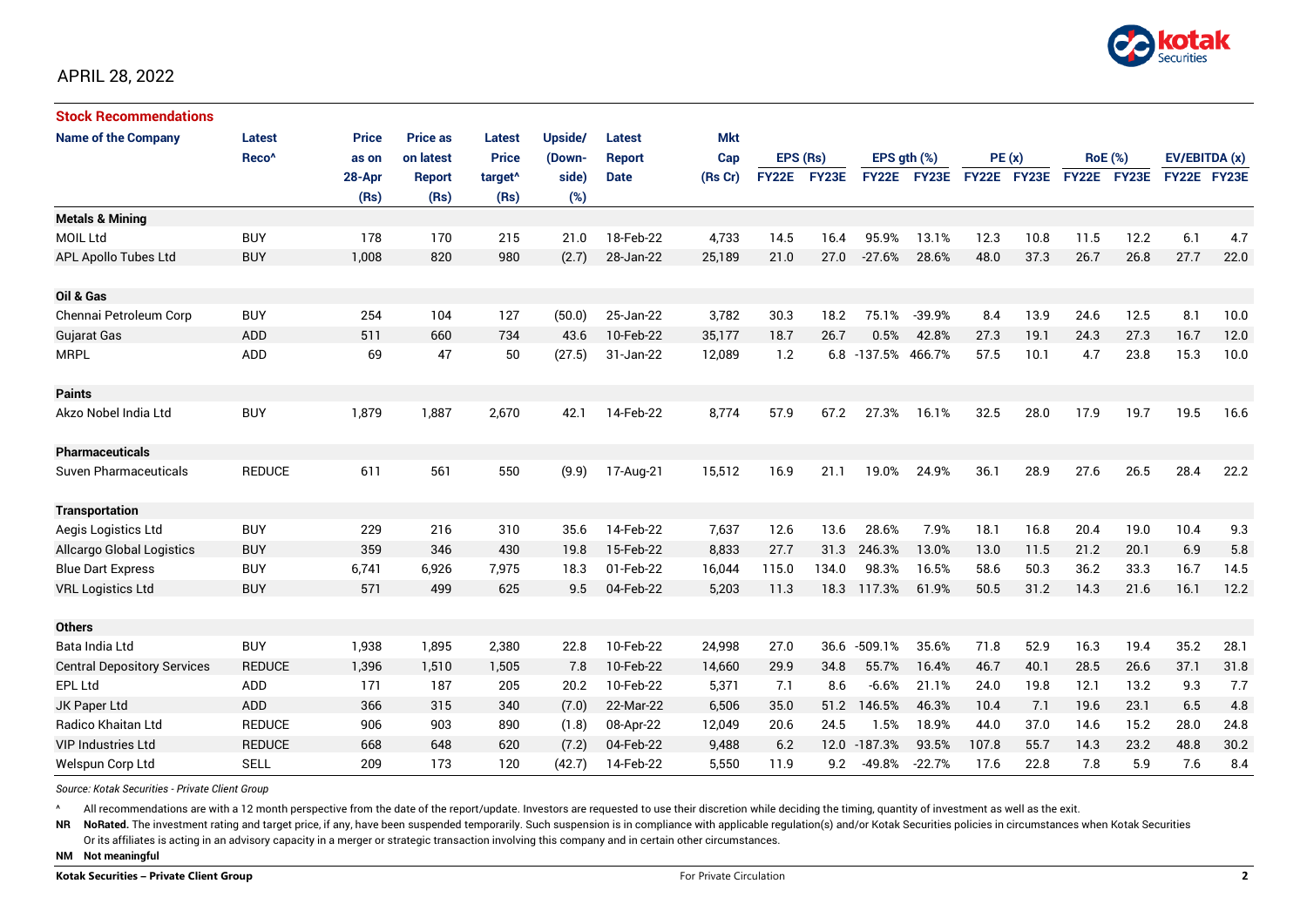

# APRIL 28, 2022

# **RATING SCALE (PRIVATE CLIENT GROUP)**

#### **Definitions of ratings**

| <b>BUY</b>       |                          | - We expect the stock to deliver more than 15% returns over the next 12 months                                                                                                                                                                                                                                                                                                                                                   |
|------------------|--------------------------|----------------------------------------------------------------------------------------------------------------------------------------------------------------------------------------------------------------------------------------------------------------------------------------------------------------------------------------------------------------------------------------------------------------------------------|
| <b>ADD</b>       |                          | - We expect the stock to deliver $5\%$ - 15% returns over the next 12 months                                                                                                                                                                                                                                                                                                                                                     |
| <b>REDUCE</b>    |                          | - We expect the stock to deliver -5% - +5% returns over the next 12 months                                                                                                                                                                                                                                                                                                                                                       |
| <b>SELL</b>      |                          | - We expect the stock to deliver $\lt$ -5% returns over the next 12 months                                                                                                                                                                                                                                                                                                                                                       |
| <b>NR</b>        |                          | - Not Rated. Kotak Securities is not assigning any rating or price target to the stock.                                                                                                                                                                                                                                                                                                                                          |
|                  |                          | The report has been prepared for information purposes only.                                                                                                                                                                                                                                                                                                                                                                      |
| <b>SUBSCRIBE</b> | $-$                      | We advise investor to subscribe to the IPO.                                                                                                                                                                                                                                                                                                                                                                                      |
| <b>RS</b>        | $\overline{\phantom{0}}$ | Rating Suspended. Kotak Securities has suspended the investment rating and price target for this stock, either because there is not a sufficient fundamental basis for determining, or there<br>are legal, regulatory or policy constraints around publishing, an investment rating or target. The previous investment rating and price target, if any, are no longer in effect for this stock and<br>should not be relied upon. |
| <b>NA</b>        |                          | - Not Available or Not Applicable. The information is not available for display or is not applicable                                                                                                                                                                                                                                                                                                                             |
| <b>NM</b>        | $\overline{\phantom{0}}$ | Not Meaningful. The information is not meaningful and is therefore excluded.                                                                                                                                                                                                                                                                                                                                                     |
| <b>NOTE</b>      |                          | - Our target prices are with a 12-month perspective. Returns stated in the rating scale are our internal benchmark.                                                                                                                                                                                                                                                                                                              |

# **FUNDAMENTAL RESEARCH TEAM (PRIVATE CLIENT GROUP)**

| <b>Shrikant Chouhan</b>                                                                                | <b>Arun Agarwal</b>                                                                                             | <b>Amit Agarwal, CFA</b>     | <b>Hemali Dhame</b>          |
|--------------------------------------------------------------------------------------------------------|-----------------------------------------------------------------------------------------------------------------|------------------------------|------------------------------|
| Head of Research                                                                                       | Auto & Auto Ancillary                                                                                           | Transportation, Paints, FMCG | <b>Banking &amp; Finance</b> |
| shrikant.chouhan@kotak.com                                                                             | arun.agarwal@kotak.com                                                                                          | agarwal.amit@kotak.com       | Hemali.Dhame@kotak.com       |
| +91 22 6218 5408                                                                                       | +91 22 6218 6443                                                                                                | +91 22 6218 6439             | +91 22 6218 6433             |
| <b>Jatin Damania</b>                                                                                   | Purvi Shah                                                                                                      | <b>Rini Mehta</b>            | K. Kathirvelu                |
| Metals & Mining, Midcap                                                                                | Pharmaceuticals                                                                                                 | Research Associate           | <b>Support Executive</b>     |
| jatin.damania@kotak.com                                                                                | purvi.shah@kotak.com                                                                                            | rini.mehta@kotak.com         | k.kathirvelu@kotak.com       |
| +91 22 6218 6440                                                                                       | +91 22 6218 6432                                                                                                | +91 80801 97299              | +91 22 6218 6427             |
| <b>Sumit Pokharna</b><br>Oil and Gas. Information Tech<br>sumit.pokharna@kotak.com<br>+91 22 6218 6438 | Pankaj Kumar<br><b>Construction, Capital Goods &amp; Midcaps</b><br>pankajr.kumar@kotak.com<br>+91 22 6218 6434 |                              |                              |

### **TECHNICAL RESEARCH TEAM (PRIVATE CLIENT GROUP)**

| <b>Shrikant Chouhan</b>    | <b>Amol Athawale</b>    | Sa |
|----------------------------|-------------------------|----|
| shrikant.chouhan@kotak.com | amol.athawale@kotak.com | R٤ |
| +91 22 6218 5408           | +91 20 6620 3350        | sa |
|                            |                         |    |

#### **Shrikant Chouhan Amol Athawale Sayed Haider** esearch Associate ayed.haider@kotak.com +91 22 62185498

### **DERIVATIVES RESEARCH TEAM (PRIVATE CLIENT GROUP)**

+91 22 6218 5497

**Sahaj Agrawal Prashanth Lalu Prasenjit Biswas, CMT, CFTe** [sahaj.agrawal@kotak.com](mailto:sahaj.agrawal@kotak.com) [prashanth.lalu@kotak.com](mailto:prashanth.lalu@kotak.com) [prasenjit.biswas@kotak.com](mailto:prasenjit.biswas@kotak.com)